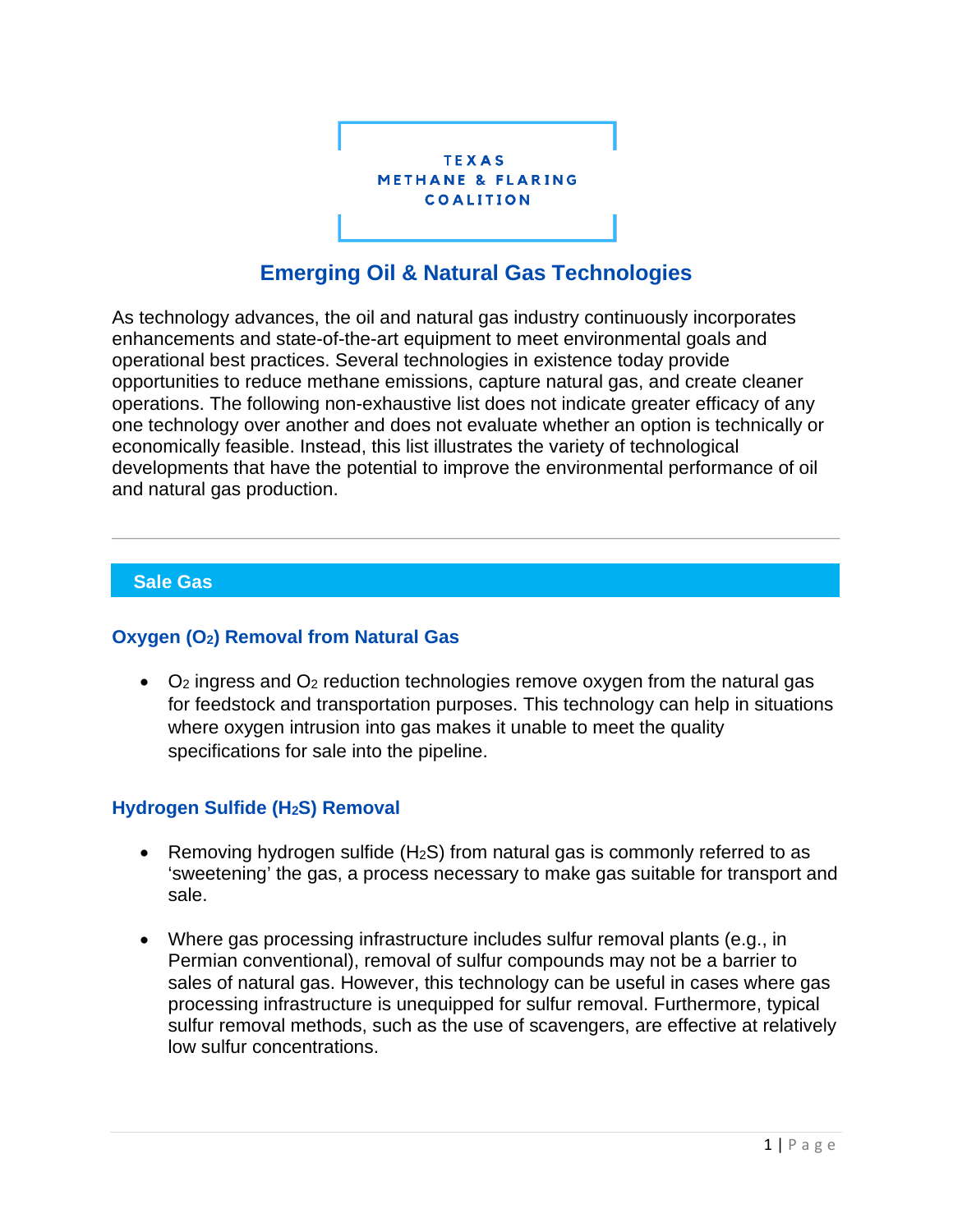# **Natural Gas Liquids (NGL) Removal**

- NGLs can be removed from (associated) natural gas using stationary or mobile equipment on well pads or central facilities resulting in a cleaner, purer natural gas. The valuable extracted NGLs may then be trucked for sale.
- This technology works best with liquid-rich (associated) natural gas.
- Systems that capture natural gas condensate (or  $C_5$ ) and heavier liquids are relatively simple but provide limited flaring reduction. However, coupling condensate recovery with NGL recovery and other technologies allows for a higher rate of flare reduction.

#### **Fuel**

## **Compressed Natural Gas (CNG)**

- Small-scale CNG technologies can compress (associated) natural gas to increase its energy density, thereby allowing economic transport of the natural gas to markets.
- Where a pipeline may be uneconomic or not yet constructed, CNG offers a 'virtual pipeline' to transport natural gas to supply power plants and industrial and domestic natural gas users, or for use as a fuel for cars and trucks.
- A CNG system requires pre-processing of the (associated) natural gas to remove contaminants, such as  $CO<sub>2</sub>$  and H<sub>2</sub>S. The removal of nitrogen (N2) and/or higher hydrocarbons may also be required to meet natural gas pipeline or delivery specifications.
- The lower capital cost of CNG can make it an attractive option, especially for small (<~5 MMscf/d) natural gas volumes. For larger natural gas volumes and/or distances to market, the large number of trucks needed to transport natural gas can make it economically and/or operationally unattractive.

# **Liquified Natural Gas (LNG)**

• Small-scale LNG technologies used to liquefy (associated) natural gas can increase its energy density, thereby allowing economic transport of the natural gas to markets.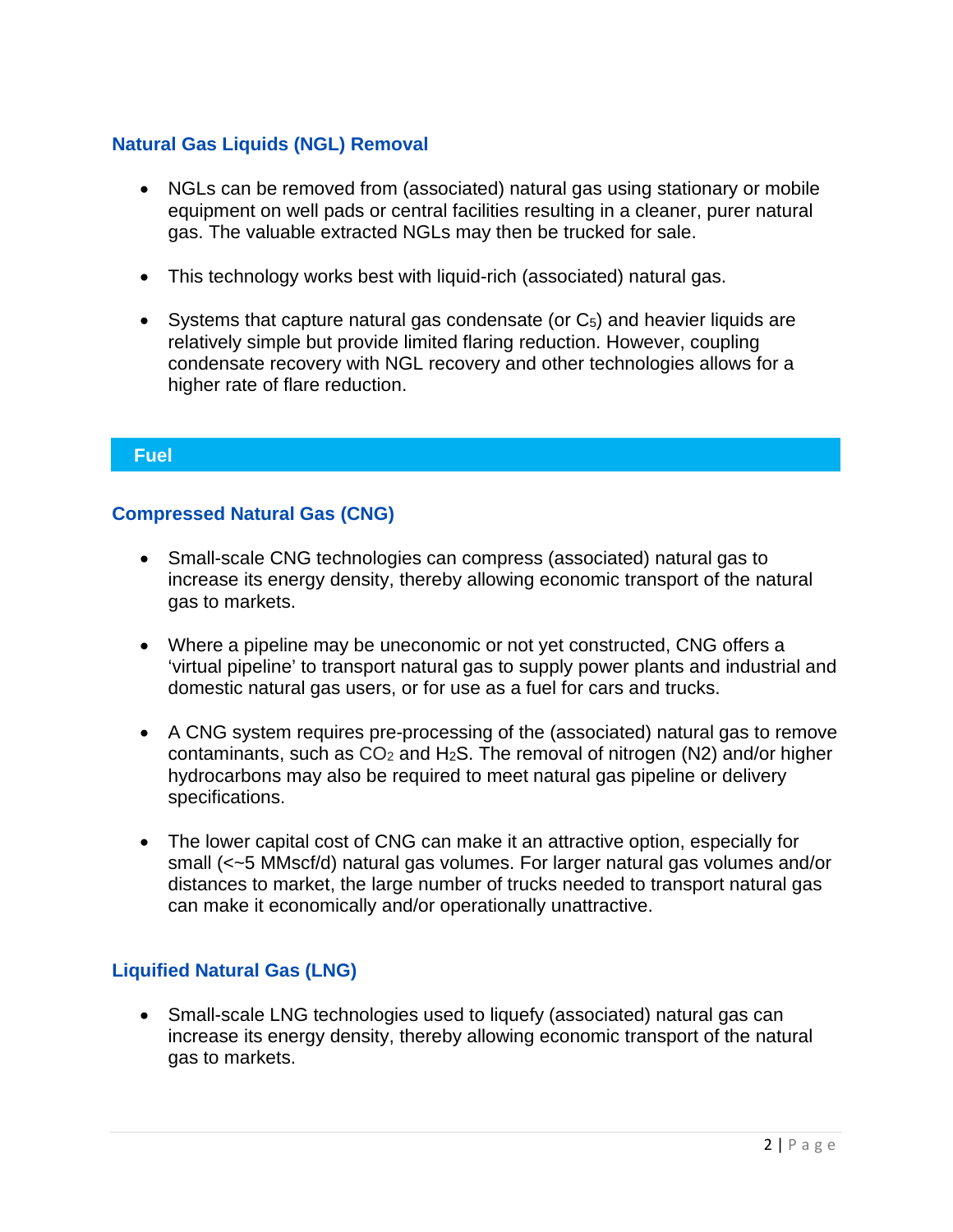- Where a pipeline may be uneconomic or not yet constructed, small-scale LNG offers a 'virtual pipeline' to transport natural gas to supply power plants, industrial, domestic natural gas users, and/or for use as a fuel for cars and trucks. LNG has a higher energy density than CNG, making it a more attractive option for transporting larger (>~ 5 MMscf/d) natural gas volumes and/or distances to market. Its higher capital cost, however, can make it economically unattractive for small natural gas volumes.
- LNG liquefaction requires pre-processing of the (associated) natural gas to remove contaminants, such as  $CO<sub>2</sub>$ , H<sub>2</sub>S and mercury. The removal of N<sub>2</sub> and/or higher hydrocarbons may also be required to meet natural gas specifications.
- LNG is used in many parts of the world to supply natural gas (following regasification) to power plants and industrial/domestic natural gas users. Its use in liquid form is increasing as a fuel for large trucks.
- Natural gas can be liquefied and trucked to an offsite location for use as a fuel.
- This technology is most appropriate when natural gas does not require a large amount of conditioning.

## **Electric Power Generation**

- A variety of technologies are available for local power generation, including reciprocating engines, gas turbines, Stirling engines, Organic Rankine Cycle, etc.
- Gas conditioning may be required to use the gas for electric generation because local systems work best when using lean (conditioned) associated natural gas (e.g. residual natural gas following NGL recovery).
- This technology is generally limited to locations with access to electricity markets or demand.

## **Enhanced Oilfield Recovery (EOR)**

#### **Enhanced Oilfield Recovery (EOR)**

- Three major categories of EOR are commercially successful to varying degrees:
	- o [Thermal recovery](http://www.netl.doe.gov/technologies/oil-gas/EP_Technologies/ImprovedRecovery/EnhancedOilRecovery/Thermal.html) involves the introduction of heat, such as the injection of steam to lower the viscosity, or thin, the heavy viscous oil, and improves its ability to flow through the reservoir.
	- o [Gas injection](http://www.netl.doe.gov/technologies/oil-gas/EP_Technologies/ImprovedRecovery/EnhancedOilRecovery/GasFlood.html) uses gases, such as natural gas, nitrogen, or carbon dioxide (CO2) that expand in a reservoir to push additional oil to a production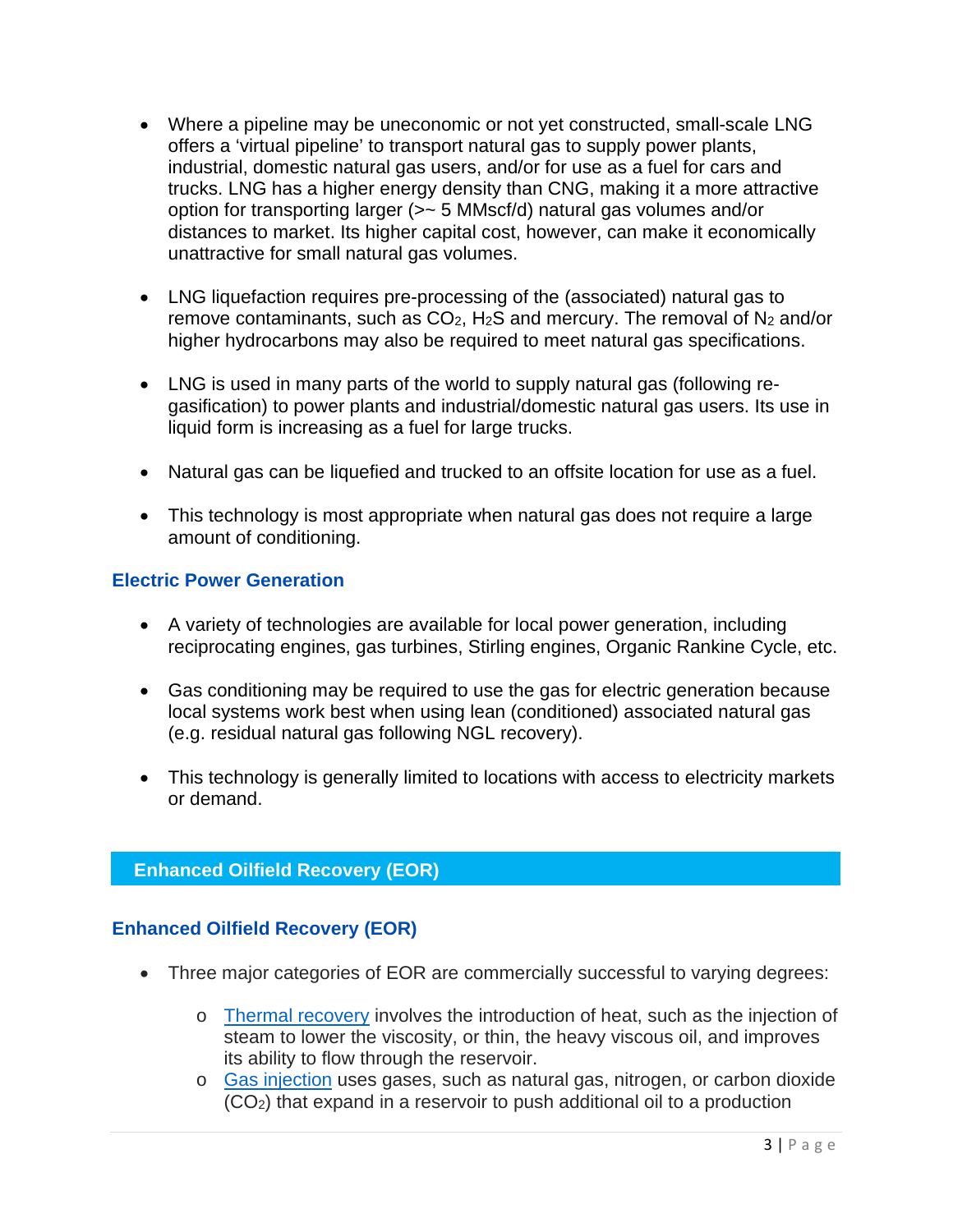wellbore, or other gases that dissolve in the oil to lower its viscosity and improve its flow rate. Gas injection accounts for nearly 60 percent of EOR production in the United States.

- o [Chemical injection](http://www.netl.doe.gov/technologies/oil-gas/EP_Technologies/ImprovedRecovery/EnhancedOilRecovery/Chemical.html) involves the use of long-chained molecules called polymers to increase the effectiveness of waterfloods, or the use of detergent-like surfactants to help lower the surface tension that often prevents oil droplets from moving through a reservoir. Chemical techniques account for about one percent of U.S. EOR production.
- Each of these techniques have been hampered by their relatively high cost and, in some cases, the unpredictability of its effectiveness.

## **Products**

# **Gas to Liquids (GTL)**

- GTL technology converts natural gas the cleanest-burning fossil fuel into high-quality liquid products that would otherwise be made from crude oil. These products include transport fuels, motor oils and the ingredients for everyday necessities, such as plastics, detergents, and cosmetics. GTL products are colorless and odorless. They contain almost none of the impurities – sulfur, aromatics, and nitrogen – that are found in crude oil. GTL production can help countries with natural gas resources grow their economies as new gas supplies emerge to satisfy the growing global demand for liquid products.
- Advances in modular GTL technologies have enabled the economic feasibility of small-scale GTL plants (>~10MMscfd of natural gas), highly flexible mini-GTL units (>~1MMscfd of natural gas), and even remotely controlled micro-GTL "machines" (<~1MMscfd of natural gas). Several technology providers have commercial offers, with the construction of the first few plants underway.
- The final GTL product, syncrude, is beneficial because it can be injected into an oil pipeline, thereby avoiding the need to transport another product to market, or higher-value fuels or chemical feedstocks, such as gasoline, diesel, naphtha, methanol or di-methyl ether (DME).
- Conversion of (associated) natural gas to a liquid significantly increases the value of natural gas and its ease of transport, but the chemical conversion process is obviously more expensive compared with other direct natural gas utilization options such as, CNG or mini-LNG. However, it is the TOTAL cost from flare gas intake through processing and distribution to final use that determines the overall financial return.